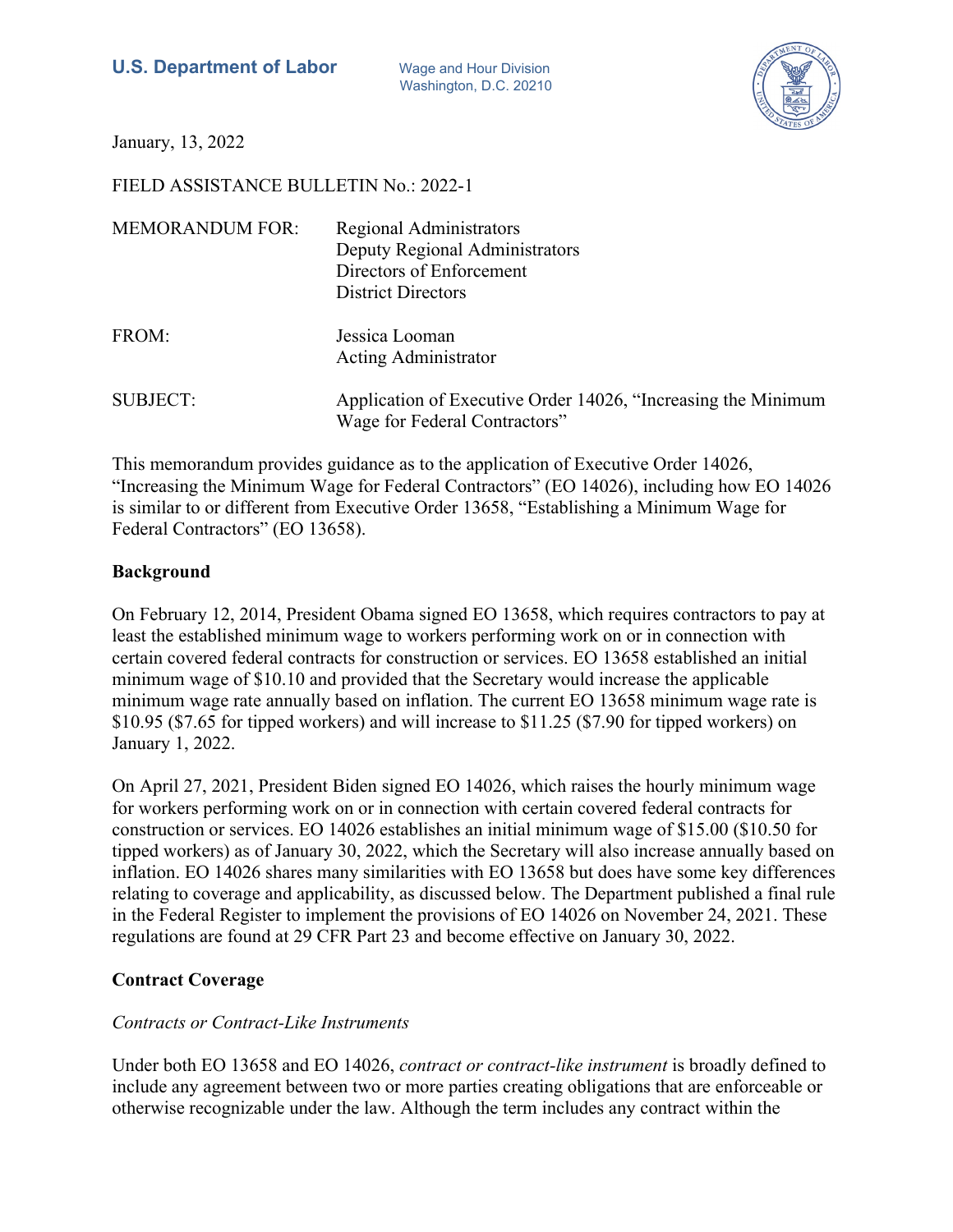definition provided in the Federal Acquisition Regulation (FAR) at 48 CFR chapter 1 or applicable Federal statutes, and any contract covered under any Federal procurement statute, it also applies much more broadly. The term includes a wide variety of contractual arrangements, whether negotiated or advertised, or the result of competitive bidding or single source award, such as any procurement actions, lease agreements, cooperative agreements, provider agreements, intergovernmental service agreements, service agreements, licenses, or permits.

In addition to bilateral instruments, the definition similarly includes awards and notices of awards; job orders or task letters issued under basic ordering agreements; letter contracts; orders, such as purchase orders, under which the contract becomes effective by written acceptance or performance; and bilateral contract modifications. Unlike EO 13658, EO 14026 also explicitly **applies to exercised contract options**. *See* 29 CFR 23.20.

EO 14026 is intended to be of potential applicability to virtually any type of agreement with the Federal Government that is contractual in nature, regardless of nomenclature, type, or particular form, and whether it was made verbally or in writing.

## *Executive Department or Agency*

EO 14026 applies to covered contracts entered into by executive departments or agencies. 29 CFR 23.20 defines "executive departments" within the meaning of 5 U.S.C. 101, "military departments" within the meaning of 5 U.S.C. 102, "independent establishments" within the meaning of 5 U.S.C. 104(1), and "wholly owned Government corporations" within the meaning of 31 U.S.C. 9101. This definition is somewhat broader than the definition under EO 13658. EO 13658 strongly encouraged but did not require independent agencies to comply with its requirements, but EO 14026 includes independent agencies in its coverage, such as the Nuclear Regulatory Commission or the Consumer Product Safety Commission.

## *Covered Types of Contracts*

As with EO 13658, the requirements of EO 14026 apply to four categories of contracts (29 CFR 23.30):

- 1. procurement contracts for construction covered by the Davis-Bacon Act (DBA);
- 2. service contracts covered by the Service Contract Act (SCA);
- 3. concessions contracts; and,
- 4. contracts entered into with the Federal Government in connection with Federal property or lands and related to offering services for Federal employees, their dependents, or the general public.

The term "procurement contract for construction" includes any contract subject to the provisions of the DBA, as amended, and its implementing regulations. EO 14026 does **not** apply to contracts subject only to the Davis-Bacon Related Acts, including those set forth at 29 CFR 5.1.

Service contracts subject to the SCA generally include every contract entered into by the United States that has as its principal purpose the furnishing of services in the United States through the use of service employees, regardless of the direct beneficiary of the services, the source of the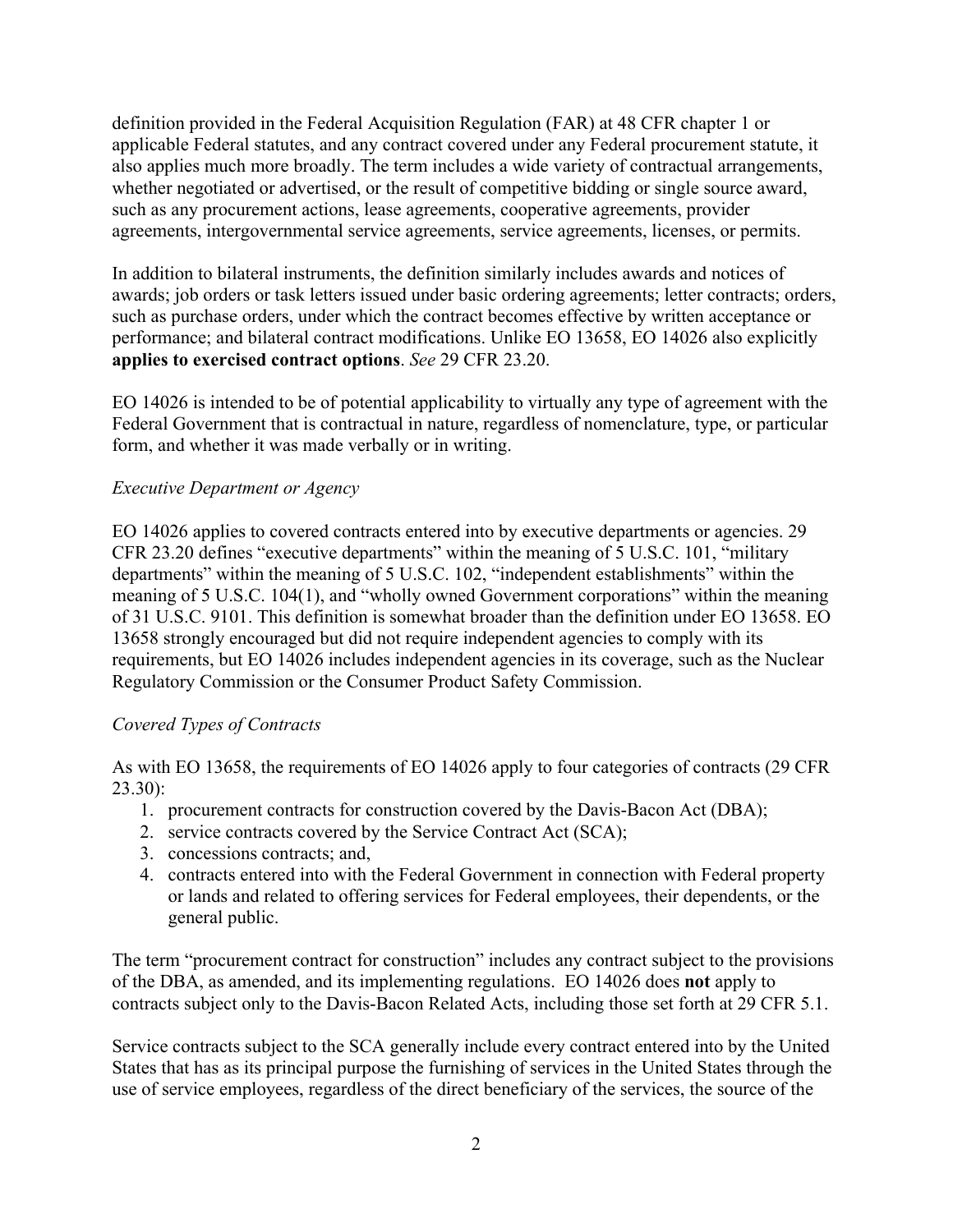funds from which the contractor is paid for the service, or the location where the work is performed.

A "concessions contract" means a contract under which the Federal Government grants a right to use Federal property, including land or facilities, for furnishing services. A concessions contract includes, but is not limited to, a contract with the principal purpose to furnish food, lodging, automobile fuel, souvenirs, newspaper stands, and/or recreational equipment, regardless of whether the services are of direct benefit to the Government, its personnel, or the general public. This definition also generally includes contracts for the provision of noncommercial educational or interpretive services, energy, transportation, communications, or water services to the general public. Although many concessions contracts will also be service contracts subject to the SCA, this definition includes all contracts with the Federal Government for concessions, even concessions contracts that are excluded from SCA coverage by 29 CFR 4.133(b).

"Contracts entered into with the Federal Government in connection with Federal property or lands and related to offering services for Federal employees, their dependents, or the general public" include, for example, contracts, licenses, or permits to operate a child care facility, dry cleaning establishment, coffee shop, fitness center, or other similar facilities in a Federal building. Many contracts in this category may also be subject to the SCA, but EO 14026 coverage applies to these contracts even where SCA is not applicable. However, the term "Federal property" does not include money, so purely financial transactions with the Federal Government (i.e., contracts that are not in connection with physical property or lands) would not be covered under this category. Similarly, because contracts in this category must involve offering services, this category does not include contracts merely to supply materials in connection with Federal property or lands.

The above categories can include contracts in connection with seasonal recreational services and seasonal recreational equipment rentals offered for public use on Federal lands. Executive Order 13838, "Exemption from Executive Order 13658 for Recreational Services on Federal Lands," provided an exemption from EO 13658 for such contracts, but EO 14026 rescinds EO 13838 as of January 30, 2022. Therefore, as of January 30, 2022, contracts in connection with seasonal recreational services and seasonal recreational equipment rentals offered for public use on Federal lands are not exempt from the requirements of either EO 13658 or EO 14026. Such contracts will generally be subject to the minimum wage requirements of either EO 13658 or EO 14026, depending on the date that the relevant contract was entered into, renewed, or extended and the appropriate steps taken by contracting agencies to insert the relevant EO clause into such contracts.

### *Dollar Threshold*

For contracts covered by the DBA or SCA, EO 14026 and EO 13658 apply only to contracts at the thresholds specified in those statutes, i.e., \$2,000 for contracts subject to the DBA and \$2,500 for contracts subject to the SCA. For procurement contracts not subject to either the DBA or SCA, where workers' wages are governed by the Fair Labor Standards Act (FLSA), both EOs apply only to contracts that exceed the micro-purchase threshold, as defined in 41 U.S.C.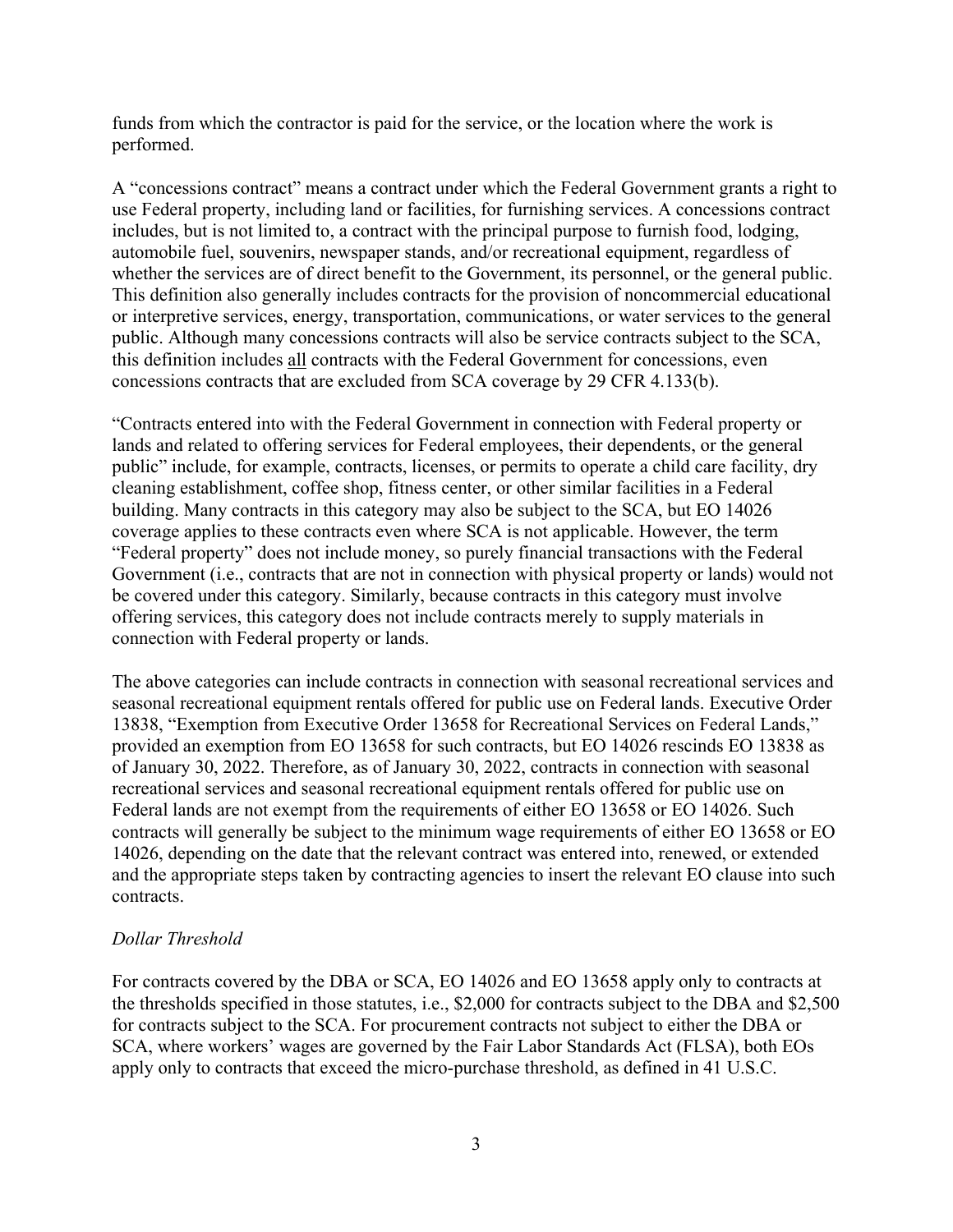1902(a). This threshold applies only to prime contracts. There is no monetary threshold for covered sub-contracts.

### *New Contracts*

EO 14026 applies to covered new contracts entered into on or after January 30, 2022, as well as contracts entered into prior to January 30, 2022, where the contract is renewed, extended, or an option on the contract is exercised on or after January 30, 2022. *See* 29 CFR 23.20. Unlike EO 13658, the exercise of a pre-negotiated option is considered a new contract under EO 14026. For contracts that were entered into prior to January 30, 2022, the EO 14026 minimum wage requirement applies prospectively as of the date that such contract is renewed or extended (pursuant to an exercised option or otherwise) on or after January 30, 2022; EO 14026 does not apply retroactively. Task orders placed or issued under multiple-award contracts or other indefinite-delivery, indefinite quantity contracts will only be covered when placed or issued under a master contract that is itself a covered new contract, even where the task order is placed or issued after January 30, 2022. EO 14026 includes an exception from coverage for contracts where the solicitation was issued prior to January 30, 2022 and the contract is entered into on or between January 30, 2022 and March 30, 2022. Coverage under EO 14026 would subsequently apply to such a contract if it is later extended or renewed, or an option is subsequently exercised.

As of January 30, 2022, EO 14026 supersedes EO 13658 to the extent they are inconsistent. This means that workers performing on or in connection with covered new contracts that would otherwise have been subject to EO 13658 will be entitled to the higher minimum wage rate established by EO 14026 if they qualify as "new contracts" under EO 14026. EO 13658 will remain in effect for some existing contracts until they qualify as "new contracts" subject to the requirements of EO 14026.

## *Geographic Scope*

Both EO 13658 and EO 14026 apply to contracts requiring performance in the fifty States or the District of Columbia. EO 14026, however, expands coverage to contracts requiring performance in Puerto Rico, the Virgin Islands, Outer Continental Shelf lands as defined in the Outer Continental Shelf Lands Act, American Samoa, Guam, the Commonwealth of the Northern Mariana Islands, Wake Island, and Johnston Island. Note, however, EO 14026 does not apply to contracts entered into by or with the governments of these specified territories, but rather applies to covered contracts with the Federal Government that are being performed inside the geographical limits of those territories.

## *Excluded Contracts*

Certain contracts are specifically excluded from coverage under EO 14026 (29 CFR 23.40):

- grants within the meaning of the Federal Grant and Cooperative Agreement Act, as amended, 31 U.S.C. 6301 *et seq*;
- contracts or agreements with Indian Tribes under the Indian Self-Determination and Education Assistance Act, as amended, 25 U.S.C. 5301 *et seq*;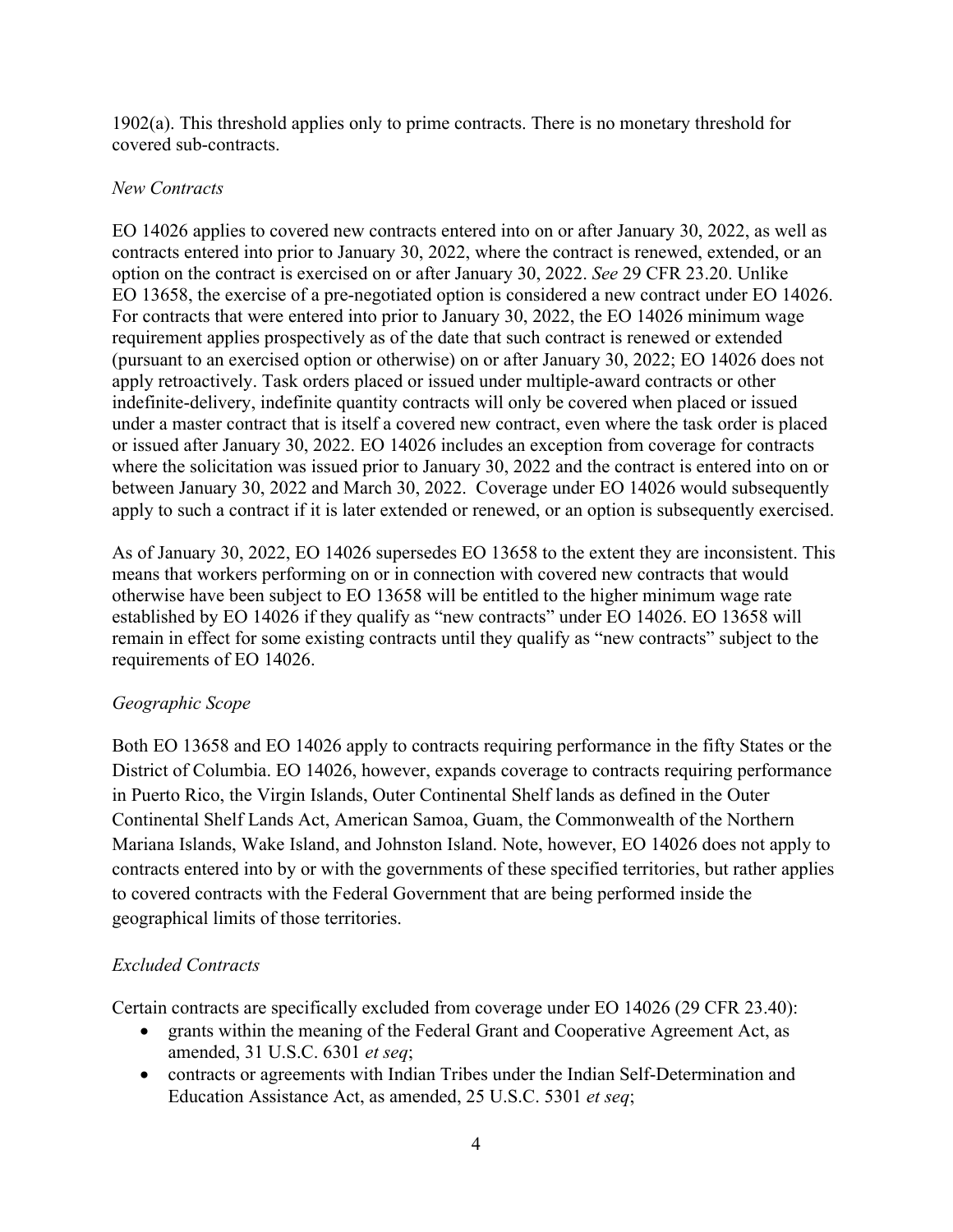- procurement contracts for construction that are not covered by DBA, such as prime contracts under the DBA's \$2,000 threshold;
- contracts that are subject only to the Davis-Bacon Related Acts;
- service contracts that are exempt from SCA coverage pursuant to its statutory language at 41 U.S.C. 6702(b) or its implementing regulations, including those at 29 CFR 4.115 through 4.122 and 29 CFR 4.123(d) and (e), unless such contracts fall within one of the other covered categories;
- contracts for the manufacturing or furnishing of materials, supplies, articles, or equipment to the Federal Government, including those that are subject to the Walsh-Healey Public Contracts Act (PCA), 41 USC 6501 *et seq*; and
- prime procurement contracts where workers' wages are governed by the FLSA that are below the micro-purchase threshold (currently, \$10,000).

### **Worker Coverage**

### *Workers Whose Wages under the Contract Are Governed by the FLSA, SCA, or DBA*

Workers performing on or in connection with covered contracts are entitled to the EO 14026 minimum wage if their wages under the contract are governed by the FLSA, SCA, or DBA, regardless of the contractual relationship alleged to exist between the individual and the employer. This definition of a covered worker includes any individual performing on or in connection with a covered contract whose wages are calculated pursuant to certificates issued under 29 U.S.C. 214(c), as well as any person working on or in connection with a covered contract and individually registered in a bona fide apprenticeship program registered with the Department's Employment and Training Administration, Office of Apprenticeship, or with a State Apprenticeship Agency recognized by the Office of Apprenticeship. It also includes tipped workers who are engaged in an occupation in which they customarily and regularly receive more than \$30 a month in tips, as defined in FLSA section 3(t).

### *Working On or in Connection with a Covered Contract*

Workers are working "on" a covered contract when they perform the specific services called for by the contract. In determining whether a worker is performing work on a covered contract, the Wage and Hour Division (WHD) will consider the scope of work or a similar statement set forth in the covered contract that identifies the work (*e.g.*, services or construction) to be performed under the contract. For example, all service employees performing the specific services called for by the terms of an SCA-covered contract are performing work on that contract. Similarly, laborers and mechanics engaged in the construction of a public building or public work directly on the site of the work are performing work on a DBA-covered contract. For purposes of concessions contracts and contracts in connection with Federal property or land and related to offering services that are not subject to the SCA, any worker performing the specific services called for by the terms of the contract is performing work on the covered contract.

Workers are performing work "in connection with" a covered contract when their work activities are necessary to the performance of a contract but are not the specific services called for by the contract. Examples of such workers could include a payroll clerk who performs billing work for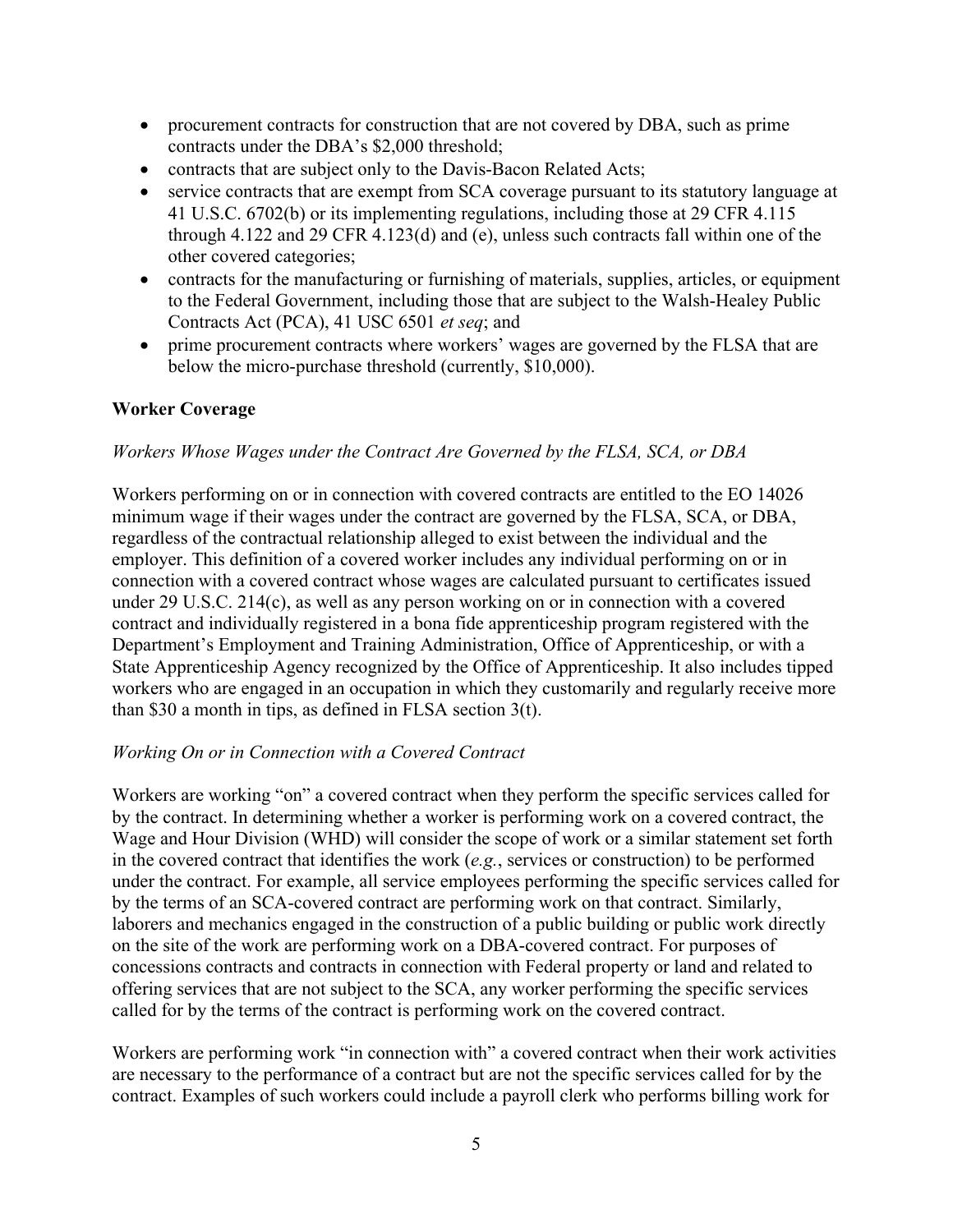services rendered on a covered contract or processes payroll for a covered contract, a job coach who supports workers with disabilities employed under an FLSA section 14(c) certificate, a janitor performing custodial work on an SCA contract at a federal building, a security guard who patrols or monitors a construction worksite where DBA-covered work is being performed, or a mechanic who repairs equipment used for DBA-covered work back at the contractor's shop.

#### *Workers Excluded from Coverage*

The EO 14026 minimum wage does not apply to learners, apprentices, or messengers whose wages are calculated pursuant to certificates issued under 29 U.S.C. 214(a), student workers whose wages are calculated pursuant to certificates issued under 29 U.S.C. 214(b), or employed in a bona fide executive, administrative, or professional capacity, as those terms are defined in 29 CFR part 541.

Both EO 14026 and EO 13658 exclude workers who spend less than 20% of their work time performing work in connection with a covered contract in a particular workweek; such workers are not entitled to the EO minimum wage rate during any such workweek. Note, however, this exclusion only applies to workers who only perform work in connection with covered contracts, and is not applicable to workers who perform work on a covered contract, even where the time spent on work performed on covered contracts is less than 20% of the workweek.

### **Minimum Wage Executive Order Requirements**

### *Minimum Wage Rates*

For contracts covered by EO 14026, contractors must generally pay all covered workers at least \$15.00 per hour for all hours spent performing on or in connection with the contract beginning January 30, 2022. *See* 29 CR 23.50. The EO 13658 minimum wage rate, which will increase to \$11.25 in January 2022, will only be applicable to contracts covered under that EO entered into on or between January 1, 2015 and January 29, 2022, and not renewed or extended on or after January 30, 2022. The wage rates under both EO 14026 and EO 13658 will be adjusted by the Secretary annually based on inflation. The Secretary will publish the new EO minimum wage rates in the Federal Register at least 90 days before the updated rates become effective, and will also post the rates on WHD's website at [www.dol.gov/agencies/whd](http://www.dol.gov/agencies/whd) and [sam.gov.](https://sam.gov/) The rates will also be listed in the general notice on EO minimum wage rates that is included on all SCA and DBA wage determinations. Contractors must ensure that they are paying their workers no less than the applicable EO minimum wage rate in effect during each year of a multi-year contract, even if the applicable wage determination remains the same. If appropriate, contractors are entitled to be compensated for the increase in labor costs resulting from the annual inflation increases in the applicable EO minimum wage rates. Contractors may not take a credit for fringe benefit contributions towards their obligation to pay the applicable EO minimum wage.

Workers must receive at least the applicable EO minimum wage rate free and clear, without subsequent kickbacks, rebates, or, except as specified, deductions. The contractor may make deductions that reduce a worker's wages below the EO minimum wage rate only if such deduction qualifies as a deduction required by Federal, state, or local law. For example, such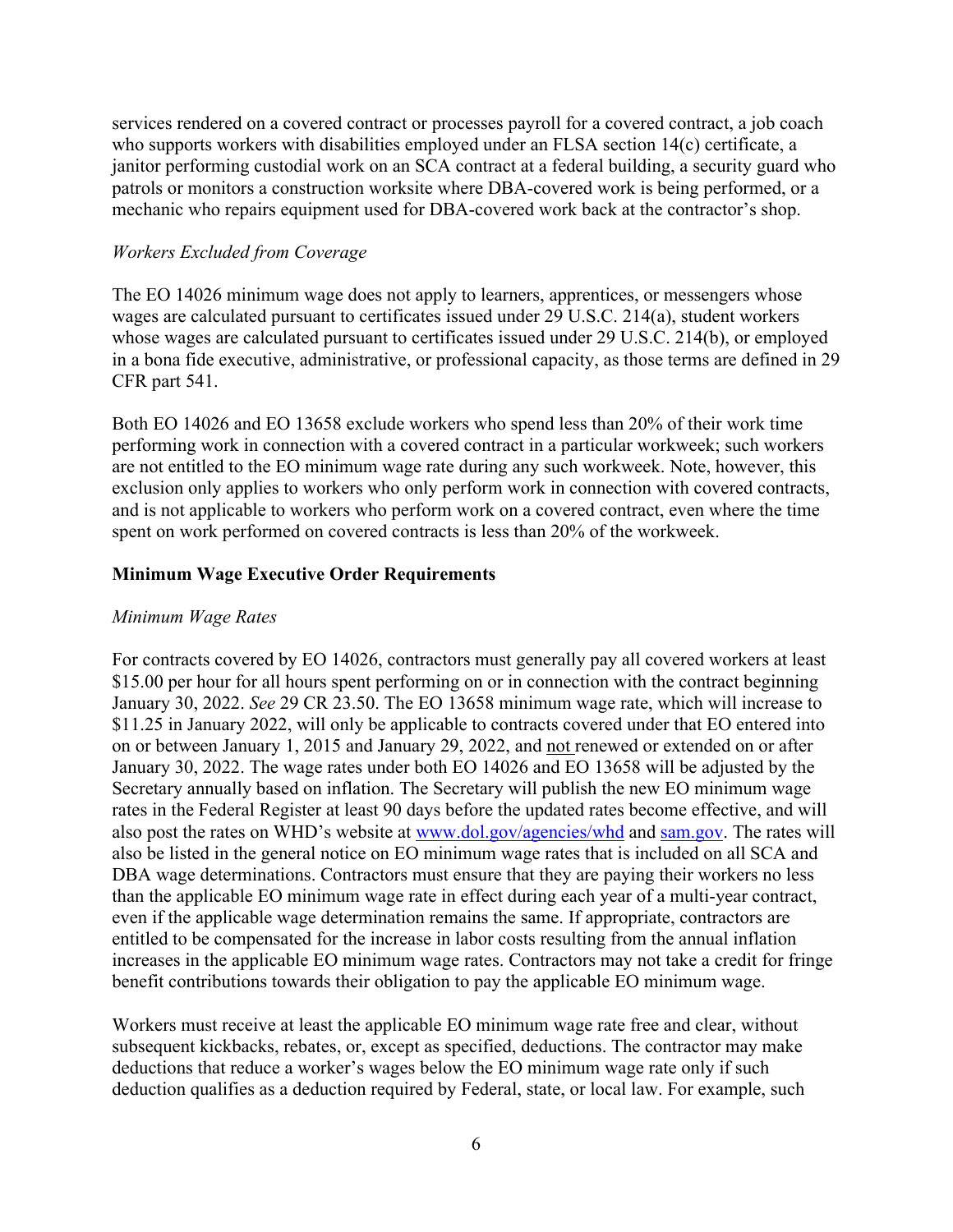deductions may include, Federal or state withholding of income taxes, a deduction for payments made to third parties pursuant to court order, a deduction directed by a voluntary assignment of the worker or his or her authorized representative, or a deduction for the reasonable cost or fair value of "board, lodging, or other facilities," as defined in 29 U.S.C. 203(m)(1) and part 531 of Title 29. *See* 29 CFR 23.230 and 23.270.

The EO minimum wage rates reflect the lowest minimum wage rate that must be paid. If a higher wage rate applies under any applicable Federal or state prevailing wage law or any applicable law or municipal ordinance, or any applicable contract, the contractor must pay the highest applicable rate. Similarly, if a classification considered necessary for performance of work on the contract does not appear on the contract's wage determination, the contractor cannot just pay the applicable EO minimum wage rate, but must still submit a conformance request, and must pay the higher of either the conformed rate or the applicable EO minimum wage rate. Additionally, employers who hold certificates under FLSA section 14(c) must pay the higher of the commensurate wage rate or the applicable EO minimum wage.

## *Tipped Employees*

EO 14026 requires contractors to pay a cash wage of at least \$10.50 for tipped workers as of January 30, 2022 (as compared to \$7.90 under EO 13658). Where tipped workers do not receive a sufficient amount of tips in the workweek to equal the amount of the tip credit, the difference between the cash wage paid and the EO minimum wage rate, the contractor must increase the cash wage paid for that workweek until the amount of the cash wage paid and the tips received by the workers equal the applicable EO minimum wage rate. *See* 29 CFR 23.280. As with EO 13658, if the cash wage rate (not including tip credit) required to be paid by the SCA or any other applicable law or regulation is higher than the EO 14026 required cash wage rate, the employer must pay additional cash wages equal to the difference between the EO 14026 cash wage rate in effect and the highest cash wage rate required to be paid.

Whereas EO 13658 provides that the cash wage rate for tipped workers will be increased annually in accordance with inflation until it reaches 70% of the EO 13658 minimum wage rate, EO 14026 requires that the cash wage for tipped workers be raised to 85% of the EO 14026 minimum wage rate on January 1, 2023, and to 100% of the EO 14026 minimum wage rate on January 1, 2024. Therefore, after January 1, 2024, tipped employees on covered EO 14026 contracts will be paid no less than the full applicable EO minimum wage rate and contractors will not be able to claim a tip credit towards the EO 14026 minimum wage rate for covered federal contract work.

## *Commensurate Wages Paid to Workers with Disabilities under FLSA Section 14(c)*

Employers who hold a certificate under FLSA section 14(c) may continue to pay appropriate commensurate wages to workers with disabilities only if the commensurate wage rate is higher than the applicable EO minimum wage. The employer should calculate the appropriate commensurate wage rate under section 14(c) for a worker employed on or in connection with an EO 14026 or EO 13658 covered contract. The employer must pay the higher of either the commensurate wage rate, whether hourly or piece rate, or the applicable EO minimum wage.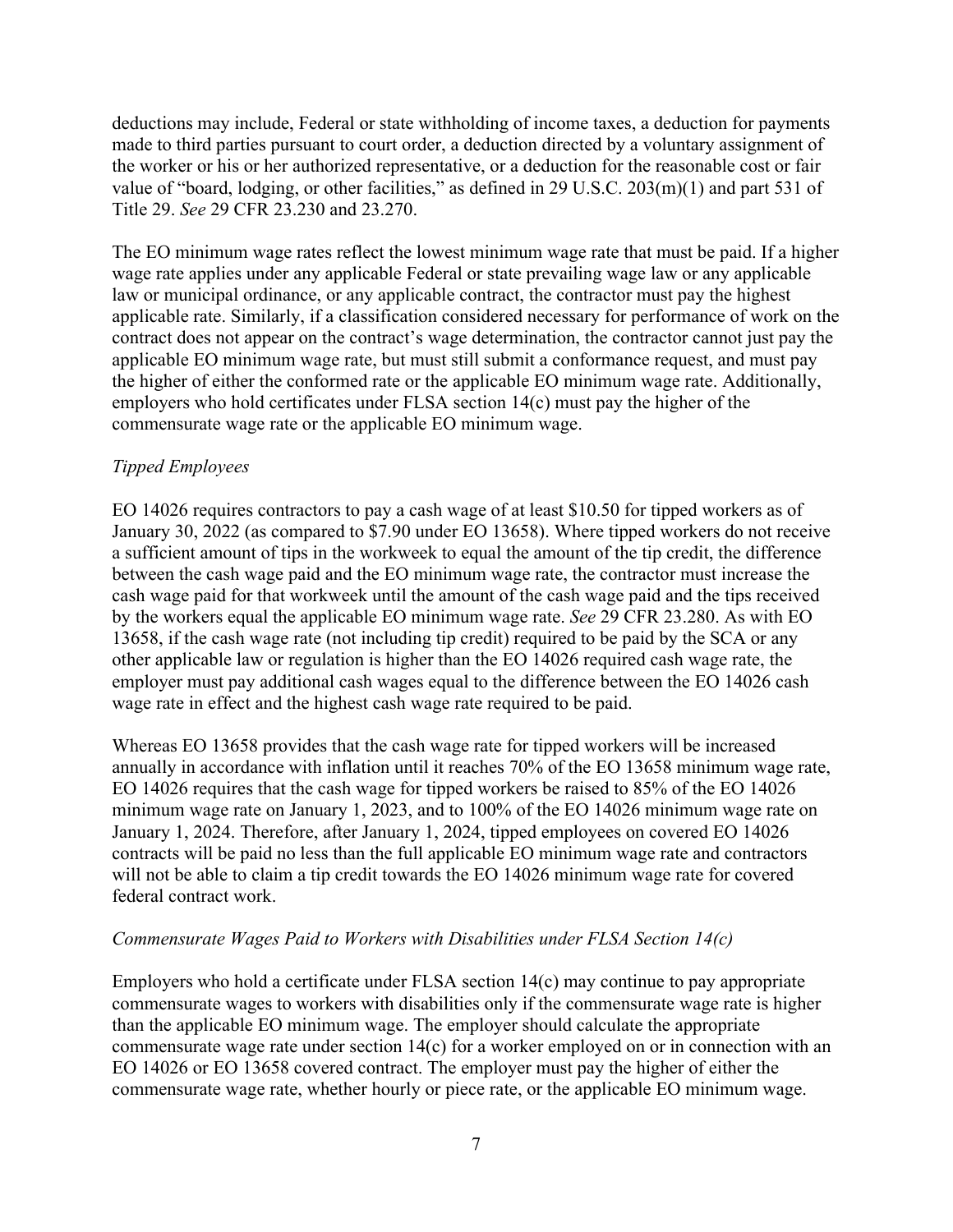The contractor must pay workers performing work on or in connection with a covered contract, including workers with disabilities, full fringe benefits required by the contract. See Fact Sheet #29C for additional information about contractors' responsibilities under EO 14026 and FLSA section  $14(c)$ .

## *Notice to Workers*

The contractor must notify all workers performing work on or in connection with a covered contract of the applicable EO minimum wage rate. With respect to service employees on contracts covered by the SCA and laborers and mechanics on contracts covered by the DBA, the contractor may meet this notice requirement by posting the applicable wage determination under those statutes in a prominent and accessible place at the worksite, as long as the wage determinations include the appropriate EO notice. With respect to workers performing work on or in connection with a covered contract whose wages are governed by the FLSA, the contractor must post the applicable EO poster provided by WHD in a prominent and accessible place at the worksite so it may be readily seen by workers. Contractors that customarily post notices to workers about terms and conditions of employment electronically may use the same method to post the EO notice electronically, provided such electronic posting is displayed prominently on any website that is maintained by the contractor, whether external or internal. *See* 29 CFR 23.290.

# *Flow-down of Clauses*

Contracting agencies are required to incorporate the applicable EO 14026 and EO 13658 contract clauses into covered prime contracts. If the contracting agency has failed to incorporate the required clauses, the contracting agency must incorporate the clause retroactive to the beginning of the contract, either on its own initiative or within 15 calendar days of notification by the Department. Prime contractors and upper tier subcontractors are required to incorporate the required EO clauses into contracts with their subcontractors. *See* 29 CFR 23.210(b).

# *Recordkeeping*

Contractors are required to maintain records reflecting each worker's:

- name, address, and Social Security number;
- occupation(s) or classification(s);
- rate(s) of wages paid;
- number of daily and weekly hours worked;
- any deductions made; and,
- total wages paid.

For contractors not exclusively engaged in work under EO-covered contracts that want to pay a lower rate for the non-covered work, contractors must maintain records adequately segregating non-covered work from the work performed on or in connection with the covered contract, or otherwise have affirmative proof that the contractor appropriately segregated the hours worked. Without such proof, all hours worked will be presumed to have been worked on or in connection with covered contracts and subject to the EO minimum wage.